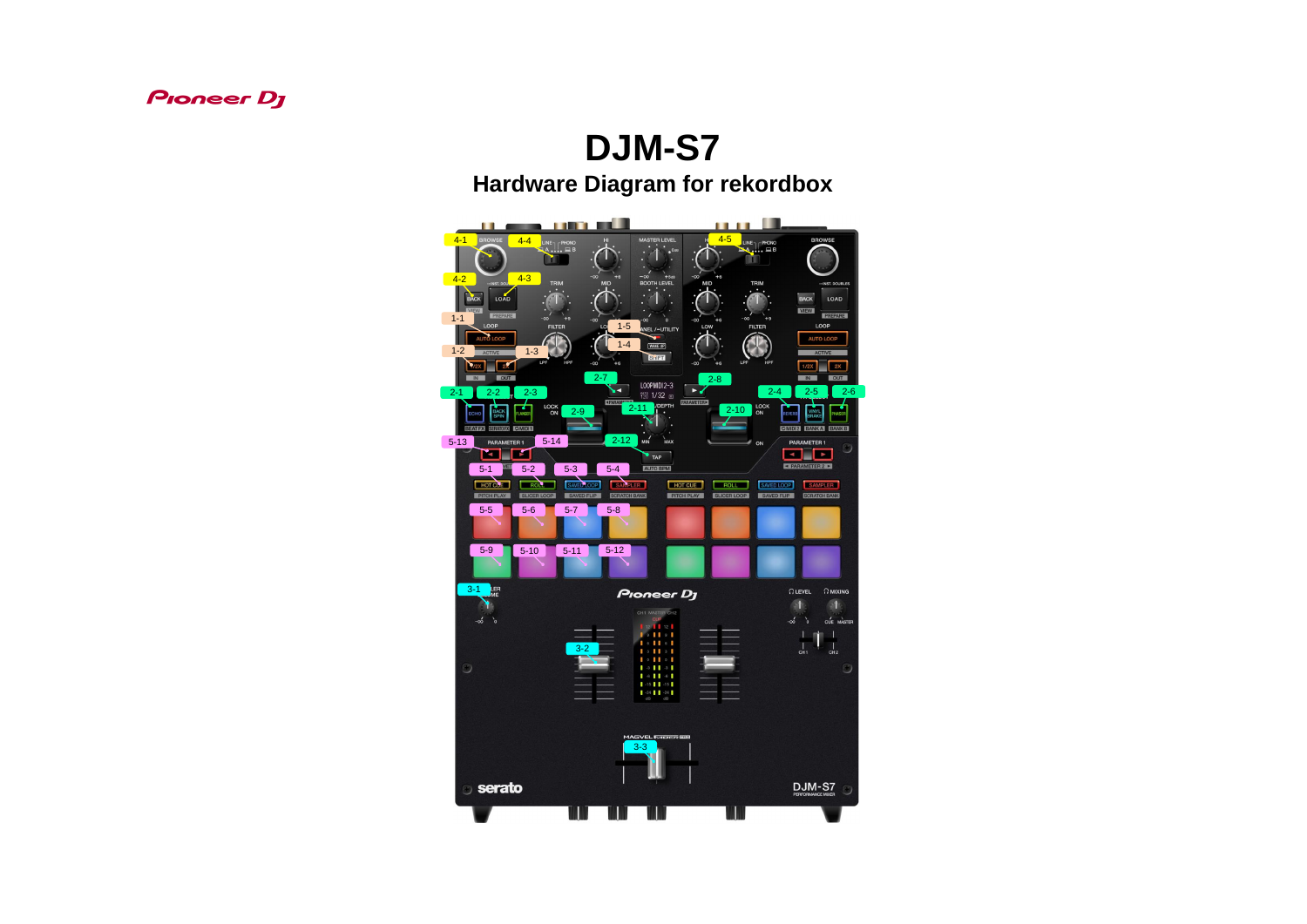| Group $\vert$ No. |              | Name                      | Function                                                                                          | +SHIFT                                    |           | Group $\vert$ No. | Name                       |                  | Function                                     | +SHIFT                       |
|-------------------|--------------|---------------------------|---------------------------------------------------------------------------------------------------|-------------------------------------------|-----------|-------------------|----------------------------|------------------|----------------------------------------------|------------------------------|
| 1, DECK           |              |                           |                                                                                                   |                                           | 3, MIXER  |                   |                            |                  |                                              |                              |
|                   | $\mathbf{1}$ | <b>AUTO LOOP</b>          | AUTO Loop On/Off *1                                                                               | Active Loop On/Off                        |           | $\overline{1}$    | SAMPLER VOLUME             |                  | Sampler volume                               |                              |
|                   |              |                           |                                                                                                   |                                           |           | $\overline{2}$    | CH FADER                   |                  | Channel fader (Hardware control)             | Channel fader start *3       |
|                   |              | 2 LOOP 1/2X               | loop off<br>Loop Size Select(Half)                                                                | Loop in                                   |           | 3                 | <b>CROSS FADER</b>         |                  | Crossfader (Hardware control)                | Crossfader start *3          |
|                   |              |                           | loop on                                                                                           |                                           | 4,BROWSER |                   |                            |                  |                                              |                              |
|                   |              | 3 LOOP 2X                 | loop off<br>Loop Size Select(Double)                                                              | Loop Out                                  |           | $\overline{1}$    | <b>BROWSE</b>              | rotate           | Scroll track list/tree view                  |                              |
|                   |              |                           | loop on                                                                                           |                                           |           |                   |                            | push             | Move cursor between track list and tree view |                              |
|                   |              | 4 SHIFT                   | Shift                                                                                             |                                           |           |                   | 2 BACK                     |                  | Move cursor between track list and tree view | Switch playlist palette      |
|                   | $5^{\circ}$  | PANEEL                    | Toggle through rekordbox panel mode                                                               |                                           |           | 3                 | <b>LOAD</b>                |                  | Load Track/Instant doubles                   | Tag track                    |
| 2,EFFECT          |              |                           |                                                                                                   |                                           |           | $\overline{4}$    | CH1 Source Select          |                  | Select USB A, LINE, PHONO, USB B             |                              |
|                   |              |                           | <b>BEAT FX</b><br>Select ECHO effect *2<br>mode                                                   |                                           |           | $5\overline{5}$   | CH2 Source Select          |                  | Select USB A, LINE, PHONO, USB B             |                              |
|                   | $\mathbf{1}$ | <b>ECHO</b>               | SOFTWARE FX<br>Select rekordbox FX1-1 effect *2<br>mode                                           | Switch to BEAT FX mode                    |           |                   | <b>5, PERFORMANCE PADS</b> |                  |                                              |                              |
|                   |              |                           | LOOP MIDI1<br>Select Sampler slot1<br>mode                                                        |                                           |           | $\overline{1}$    | HOT CUE                    |                  | Hot Cue mode                                 | Keyboard mode                |
|                   |              |                           | LOOP MIDI2<br>Select Key up<br>mode                                                               |                                           |           |                   | 2 ROLL                     |                  | Pad FX mode 1                                | Pad FX mode 2                |
|                   |              |                           | <b>BEAT FX</b><br>Select BACK SPIN effect *2<br>mode                                              |                                           |           | 3                 | SAVED LOOP                 |                  | Beat Jump mode                               | Beat Loop mode               |
|                   |              |                           | SOFTWARE FX<br>Select rekordbox FX1-2 effect *2<br>mode                                           |                                           |           | $\overline{4}$    | SAMPLER                    |                  | Sampler mode                                 | Key Shift mode               |
|                   |              | 2 BACK SPIN               | LOOP MIDI1<br>Select Sampler slot2<br>mode                                                        | Switch to SOFTWARE FX mode                |           |                   |                            | mode             |                                              |                              |
|                   |              |                           | LOOP MIDI2<br>Select Key down<br>mode                                                             |                                           |           |                   |                            | HOT CUE          | Set/Trigger Hot cue                          | Delete Hot cue               |
|                   |              |                           | <b>BEAT FX</b><br>Select FLANGER effect *2<br>mode                                                |                                           |           |                   |                            | <b>KEYBOARD</b>  | Assign a musical scale to Hot Cues and play  |                              |
|                   |              |                           | SOFTWARE FX<br>Select rekordbox FX1-3 effect *2<br>mode                                           |                                           |           |                   |                            | PAD FX1          | Pad FX on                                    |                              |
|                   | $\mathbf{3}$ | <b>FLANGER</b>            | LOOP MIDI:<br>Select Sampler slot3                                                                | Switch to LOOP MIDI1 mode                 |           | $5 - 12$          | PERFORMANCE                | PAD FX2          | Pad FX on                                    |                              |
|                   |              |                           | mode<br>LOOP MIDI2<br>Select SLIP REVERSE                                                         |                                           |           |                   | PAD *4                     | <b>BEAT JUMP</b> | Move Playback position                       |                              |
|                   |              |                           | mode<br><b>BEAT FX</b><br>Select REVERB effect *2                                                 |                                           |           |                   |                            | <b>BEAT LOOP</b> | Auto Beat Loop on/off                        |                              |
|                   |              |                           | mode<br>SOFTWARE F.<br>Select rekordbox FX2-1 effect *2                                           |                                           |           |                   |                            | SAMPLER          | Sampler slot playback                        | Load a sampler to sampler sk |
|                   |              | 4 REVERB                  | mode<br>LOOP MIDI1<br>Select Hot cueA                                                             | Switch to LOOP MIDI2 mode                 |           |                   |                            | <b>KEY SHIFT</b> | Change the key of the playing track          |                              |
|                   |              |                           | mode<br>LOOP MIDI2                                                                                |                                           |           |                   | 13,14 PARAMETER<1> *4      |                  |                                              |                              |
|                   |              |                           | Select Hot cueA<br>mode<br><b>BEAT FX</b>                                                         |                                           |           |                   |                            |                  | Switch Pad mode page                         | Select sampler bank          |
|                   |              |                           | Select VINYL BRAKE effect *2<br>mode<br>SOFTWARE FX                                               |                                           |           |                   |                            |                  |                                              |                              |
|                   |              | 5 VINYL BRAKE             | Select rekordbox FX2-2 effect *2<br>mode<br>LOOP MIDI1                                            | Load effect BANK A                        |           |                   |                            |                  |                                              |                              |
|                   |              |                           | Select Hot cueB<br>mode<br>LOOP MIDI2                                                             |                                           |           |                   |                            |                  |                                              |                              |
|                   |              |                           | Select Sampler slot1<br>mode<br><b>BEAT FX</b>                                                    |                                           |           |                   |                            |                  |                                              |                              |
|                   |              |                           | Select PHASER effect *2<br>mode<br>SOFTWARE FX                                                    |                                           |           |                   |                            |                  |                                              |                              |
|                   | 6            | <b>PHASER</b>             | Select rekordbox FX2-3 effect *2<br>mode<br>LOOP MIDI1                                            | Load effect BANK B                        |           |                   |                            |                  |                                              |                              |
|                   |              |                           | Select Hot cueC<br>mode                                                                           |                                           |           |                   |                            |                  |                                              |                              |
|                   |              |                           | LOOP MIDI2<br>Select DECK Mute<br>mode                                                            |                                           |           |                   |                            |                  |                                              |                              |
|                   |              |                           | <b>BEAT FX</b><br>mode<br>FX beat down                                                            | Adjust sub parameters                     |           |                   |                            |                  |                                              |                              |
|                   |              | 7 BEAT( $\triangleleft$ ) | SOFTWARE FX<br>mode                                                                               |                                           |           |                   |                            |                  |                                              |                              |
|                   |              |                           | LOOP MIDI1<br>mode<br>Adjust the MIDI repetition cycle                                            | MIDI polarity inversion On                |           |                   |                            |                  |                                              |                              |
|                   |              |                           | LOOP MIDI2<br>mode                                                                                |                                           |           |                   |                            |                  |                                              |                              |
|                   |              |                           | <b>BEAT FX</b><br>mode<br>FX beat up                                                              | Adjust sub parameters                     |           |                   |                            |                  |                                              |                              |
|                   |              | 8 $ BEAT(\triangleright)$ | SOFTWARE FX<br>mode                                                                               |                                           |           |                   |                            |                  |                                              |                              |
|                   |              |                           | LOOP MIDI1<br>mode<br>Adjust the MIDI repetition cycle                                            |                                           |           |                   |                            |                  |                                              |                              |
|                   |              |                           | LOOP MIDI2<br>mode                                                                                | MIDI polarity inversion Off               |           |                   |                            |                  |                                              |                              |
|                   |              |                           | <b>BEAT FX</b><br>Selected BEAT FX On<br>mode                                                     |                                           |           |                   |                            |                  |                                              |                              |
|                   |              |                           | SOFTWARE FX<br>Selected SOFTWARE FX On<br>mode                                                    |                                           |           |                   |                            |                  |                                              |                              |
|                   |              |                           | LOOP MIDI1<br>Selected Sampler/Hot cue play<br>mode                                               | Sampler slot stop                         |           |                   |                            |                  |                                              |                              |
|                   |              | 9 CH1 FX LEVER            | Selected Key up/Key down/SLIP REVERSE/Hot cue<br>LOOP MIDI2                                       | Key reset (when Key up/Key down selected) |           |                   |                            |                  |                                              |                              |
|                   |              |                           | mode<br>/Sampler/DECK Mute Execute                                                                | Sampler slot stop(when sampler selected)  |           |                   |                            |                  |                                              |                              |
|                   |              |                           | LOCK ON<br>Selected function On(Lock)                                                             |                                           |           |                   |                            |                  |                                              |                              |
|                   |              |                           | <b>BEAT FX</b><br>Selected BEAT FX On                                                             |                                           |           |                   |                            |                  |                                              |                              |
|                   |              |                           | mode<br>SOFTWARE FX<br>Selected SOFTWARE FX On                                                    |                                           |           |                   |                            |                  |                                              |                              |
|                   |              |                           | mode<br>LOOP MIDI1<br>Selected Sampler/Hot cue play                                               | Sampler slot stop                         |           |                   |                            |                  |                                              |                              |
|                   |              | 10 CH2 FX LEVER           | mode                                                                                              | Key reset (when Key up/Key down selected) |           |                   |                            |                  |                                              |                              |
|                   |              |                           | Selected Key up/Key down/SLIP REVERSE/Hot cue<br>LOOP MIDI2<br>mode<br>/Sampler/DECK Mute Execute |                                           |           |                   |                            |                  |                                              |                              |
|                   |              |                           |                                                                                                   | Sampler slot stop(when sampler selected)  |           |                   |                            |                  |                                              |                              |
|                   |              |                           | Selected function On(Lock)<br>LOCK ON<br><b>BEAT FX</b>                                           |                                           |           |                   |                            |                  |                                              |                              |
|                   |              |                           | mode<br>Adjust FX parameters<br>SOFTWARE FX                                                       |                                           |           |                   |                            |                  |                                              |                              |
|                   |              | 11 LEVEL/DEPTH            | mode<br>LOOP MIDI1                                                                                |                                           |           |                   |                            |                  |                                              |                              |
|                   |              |                           | mode<br>Adjust the pulse width duty ratio<br>LOOP MIDI2                                           |                                           |           |                   |                            |                  |                                              |                              |
|                   |              |                           | mode                                                                                              |                                           |           |                   |                            |                  |                                              |                              |
|                   |              | 12 TAP                    | Tap                                                                                               | Auto Bpm                                  |           |                   |                            |                  |                                              |                              |

|                         | Function                            | +SHIFT                     | Group    | No.<br>Name                                  |                  | Function                                     | +SHIFT                         |  |  |
|-------------------------|-------------------------------------|----------------------------|----------|----------------------------------------------|------------------|----------------------------------------------|--------------------------------|--|--|
|                         |                                     |                            | 3, MIXER |                                              |                  |                                              |                                |  |  |
|                         |                                     |                            |          | <b>SAMPLER VOLUME</b>                        |                  | Sampler volume                               |                                |  |  |
|                         | AUTO Loop On/Off *1                 | Active Loop On/Off         |          | CH FADER<br>$\overline{2}$                   |                  | Channel fader (Hardware control)             | Channel fader start *3         |  |  |
| op off                  |                                     | Loop in                    |          | <b>CROSS FADER</b><br>3                      |                  | Crossfader (Hardware control)                | Crossfader start *3            |  |  |
| op on                   | Loop Size Select(Half)              |                            |          | 4,BROWSER                                    |                  |                                              |                                |  |  |
| op off                  |                                     | Loop Out                   |          |                                              | rotate           | Scroll track list/tree view                  |                                |  |  |
| op on                   | Loop Size Select(Double)            |                            |          | <b>BROWSE</b><br>1                           | push             | Move cursor between track list and tree view |                                |  |  |
|                         | Shift                               |                            |          | 2 BACK                                       |                  | Move cursor between track list and tree view | Switch playlist palette        |  |  |
|                         | Toggle through rekordbox panel mode |                            |          | LOAD<br>3                                    |                  | Load Track/Instant doubles                   | Tag track                      |  |  |
|                         |                                     |                            |          | CH1 Source Select<br>4                       |                  | Select USB A.LINE.PHONO.USB B                |                                |  |  |
| EAT FX<br>mode          | Select ECHO effect *2               |                            |          | 5 CH2 Source Select                          |                  | Select USB A, LINE, PHONO, USB B             |                                |  |  |
| <b>TWARE FX</b><br>mode | Select rekordbox FX1-1 effect *2    |                            |          | <b>5.PERFORMANCE PADS</b>                    |                  |                                              |                                |  |  |
| OP MIDI1<br>mode        | Select Sampler slot1                | Switch to BEAT FX mode     |          | HOT CUE<br>$\mathbf{1}$                      |                  | Hot Cue mode                                 | Keyboard mode                  |  |  |
| OP MIDI2<br>mode        | Select Key up                       |                            |          | 2 ROLL                                       |                  | Pad FX mode 1                                | Pad FX mode 2                  |  |  |
| EAT FX<br>mode          | Select BACK SPIN effect *2          |                            |          | SAVED LOOP<br>3                              |                  | Beat Jump mode                               | Beat Loop mode                 |  |  |
| <b>TWARE FX</b><br>mode | Select rekordbox FX1-2 effect *2    |                            |          | <b>SAMPLER</b><br>$\overline{4}$             |                  | Sampler mode                                 | Key Shift mode                 |  |  |
| OP MIDI1<br>mode        | Select Sampler slot2                | Switch to SOFTWARE FX mode |          | mode                                         |                  |                                              |                                |  |  |
| OP MIDI2<br>mode        | Select Key down                     |                            |          |                                              | HOT CUE          | Set/Trigger Hot cue                          | Delete Hot cue                 |  |  |
| EATFX<br>mode           | Select FLANGER effect *2            |                            |          |                                              | <b>KEYBOARD</b>  | Assign a musical scale to Hot Cues and play  |                                |  |  |
| <b>TWARE FX</b><br>mode | Select rekordbox FX1-3 effect *2    |                            |          |                                              | PAD FX1          | Pad FX on                                    |                                |  |  |
| OP MIDI1<br>mode        | Select Sampler slot3                | Switch to LOOP MIDI1 mode  |          | PERFORMANCE<br>$5 - 12$<br>PAD <sup>*4</sup> | PAD FX2          | Pad FX on                                    |                                |  |  |
| OP MIDI2<br>mode        | Select SLIP REVERSE                 |                            |          |                                              | <b>BEAT JUMP</b> | Move Playback position                       |                                |  |  |
| EAT FX<br>mode          | Select REVERB effect *2             |                            |          |                                              | <b>BEAT LOOP</b> | Auto Beat Loop on/off                        |                                |  |  |
| <b>TWARE FX</b><br>mode | Select rekordbox FX2-1 effect *2    |                            |          |                                              | SAMPLER          | Sampler slot playback                        | Load a sampler to sampler slot |  |  |
| OP MIDI1<br>mode        | Select Hot cueA                     | Switch to LOOP MIDI2 mode  |          |                                              | <b>KEY SHIFT</b> | Change the key of the playing track          |                                |  |  |
| OP MIDI2<br>mode        | Select Hot cueA                     |                            |          | 13.14 PARAMETER 4.                           |                  | Switch Pad mode page                         | Select sampler bank            |  |  |
| $\overline{a}$          |                                     |                            |          |                                              |                  |                                              |                                |  |  |